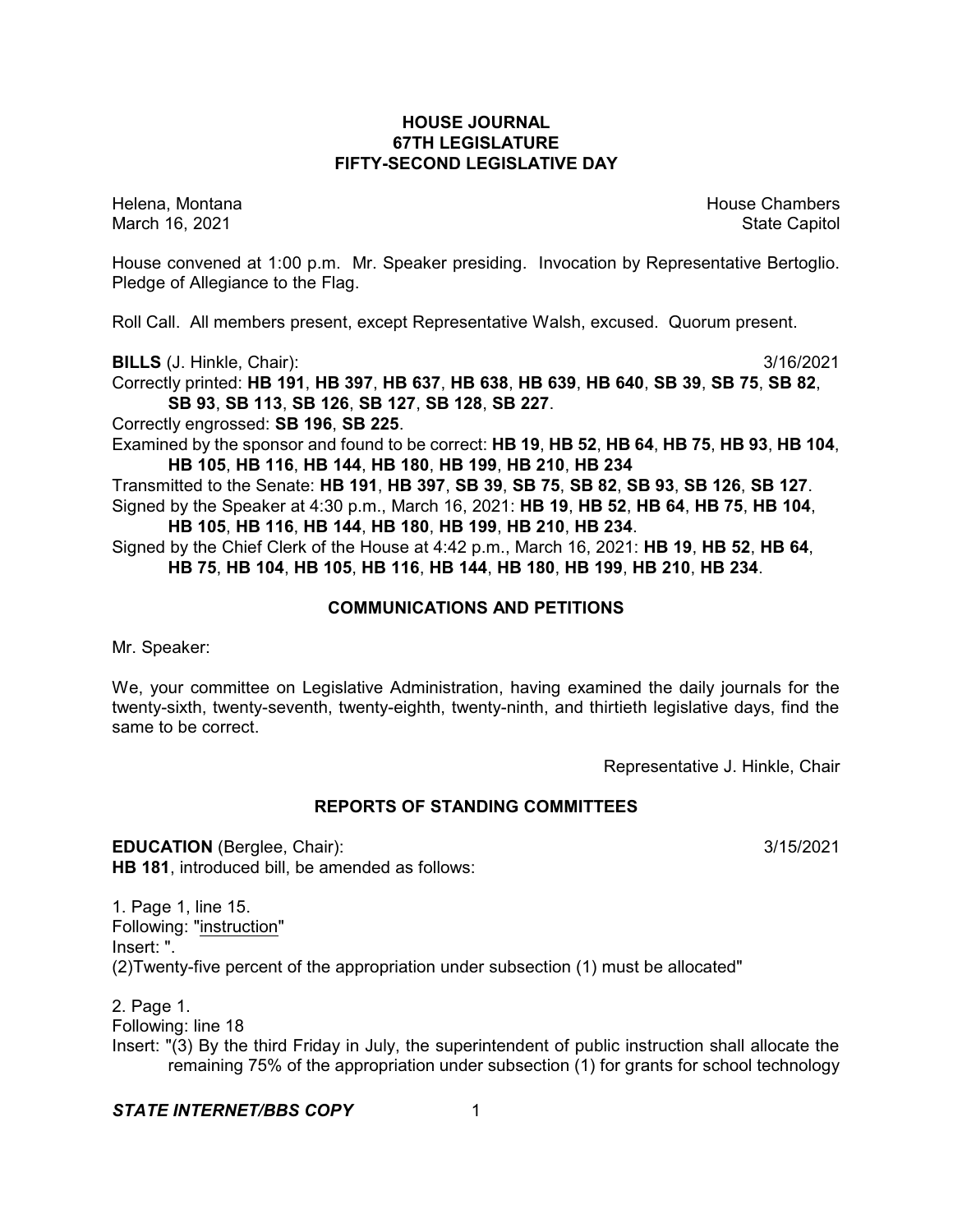purposes. The allocation to each district must be based on the ratio of the district's BASE budget to the statewide BASE budget amount for all school districts multiplied by the amount of money provided in 20-9-343 for the purposes of 20-9-533.

(4) If any of the funds allocated under subsection (2) are unspent as of June 30 of each fiscal year, the unspent funds must be added to the funds allocated under subsection (3) for the subsequent fiscal year."

3. Page 1, line 26. Strike: "our" Insert: "or"

And, as amended, do pass. Report adopted.

**SB 72, be concurred in. Report adopted. SB 109**, be concurred in. Report adopted. **SB 305**, be concurred in. Report adopted. **SJR 15**, be concurred in. Report adopted.

**JUDICIARY** (Usher, Chair): 3/16/2021 **HB 620**, do pass. Report adopted. **SB 168**, be amended as follows:

1. Page 1, line 17.

Following: "services"

Insert: ", including an attorney who performs services as a third-party neutral, such as a mediator or settlement master,"

2. Page 1.

Following: line 26

Insert: "(6) An attorney lien does not attach to real property until the lien is recorded with the clerk and recorder's office in the county in which the real property is situated. The recorded lien must contain the amount of the lien, the name of the attorney asserting the lien, the client against whom the lien is asserted, and the legal description of the property against which the lien is asserted. The lien must be mailed to the client's last know address or e-mailed to the client's last known e-mail address."

**Renumber:** subsequent subsections

3. Page 2. Following: line 4 Insert: "(8) Foreclosure of the lien provided for in this section is governed by 27-2-202(1)." **Renumber:** subsequent subsections

And, as amended, be concurred in. Report adopted.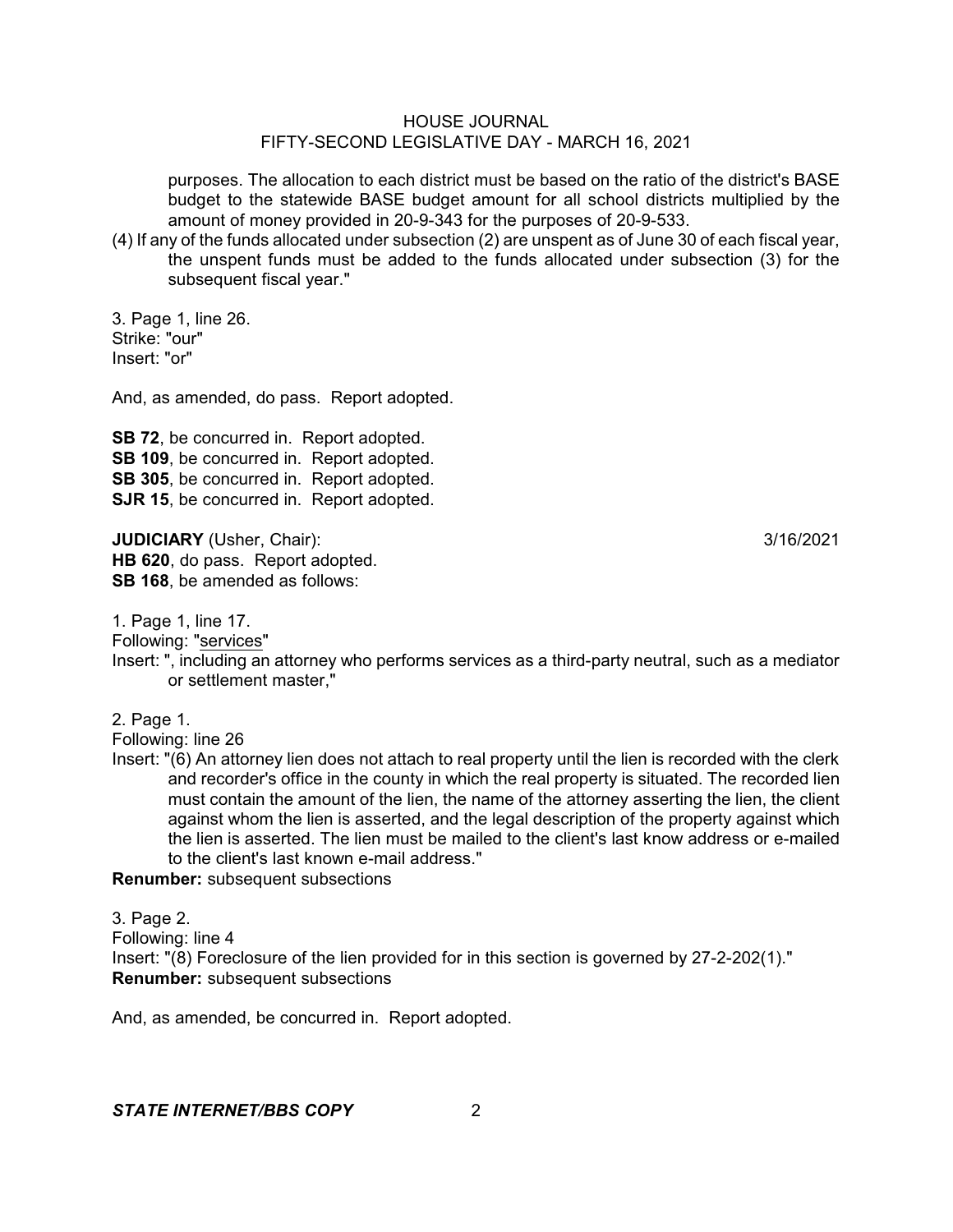| <b>NATURAL RESOURCES</b> (Gunderson, Chair):<br>SB 13, be concurred in. Report adopted.<br>SB 20, be concurred in. Report adopted.<br>SB 55, be concurred in. Report adopted. | 3/12/2021 |
|-------------------------------------------------------------------------------------------------------------------------------------------------------------------------------|-----------|
| <b>STATE ADMINISTRATION</b> (McKamey, Chair):<br>SB 91, be concurred in. Report adopted.                                                                                      | 3/11/2021 |
| <b>STATE ADMINISTRATION</b> (McKamey, Chair):<br><b>SB 196, be amended as follows:</b>                                                                                        | 3/15/2021 |
| 1. Title, line 6.<br>Following: line 5<br>Insert: "REQUIRING CERTAIN CONSULTATIONS WITH GOVERNING BODIES OF INDIAN<br><b>RESERVATIONS;"</b>                                   |           |

2. Page 1, line 26.

Following: "20-106."

Insert: "(4) If a polling place serves a precinct that lies partially or wholly within the boundaries of an Indian reservation, the hours of operation may not be shortened pursuant to subsection (2) until after the county governing body consults with the governing body of the Indian reservation concerning the potential change in hours of operation."

And, as amended, be concurred in. Report adopted.

**SB 225**, be amended as follows:

1. Page 2, line 17. Following: "similar to" Insert: "the last version of"

2. Page 2, line 18.

Following: "legislature"

Insert: ". Legislation is considered to have failed if, following introduction and a hearing in at least one committee, the legislation is not enacted and was tabled in committee, failed a floor vote, or was vetoed. For the purposes of this subsection (5)(b), a determination of "substantially similar" must be based on:

(i) the policy goals and legislative history of the failed legislation; and

(ii) textual similarities between the rule and the failed legislation."

3. Page 2, line 23. Following: "similar to" Insert: "the last version of"

4. Page 2, line 24.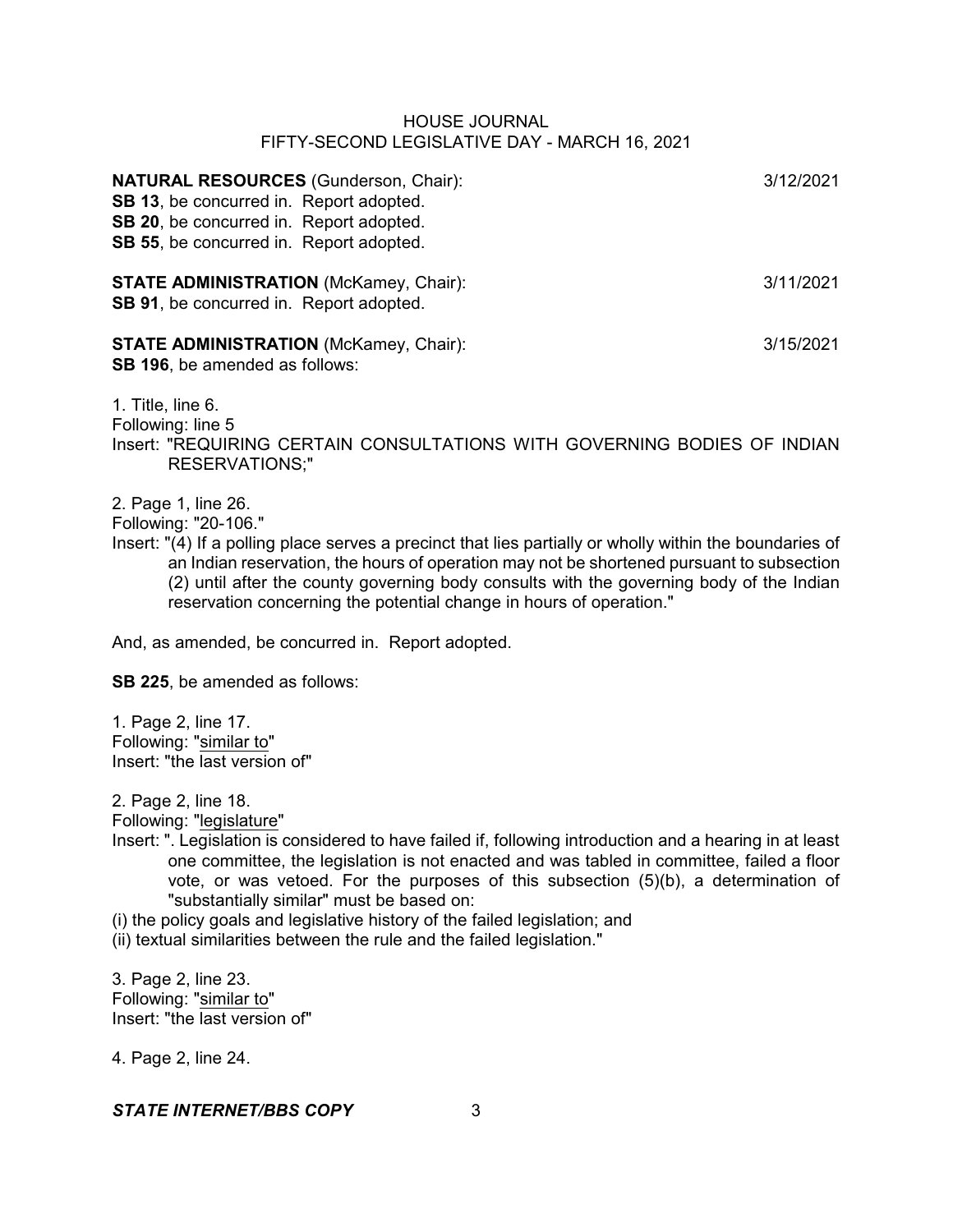Following: "legislature"

Strike: "; and"

- Insert: ". Legislation is considered to have failed if, following introduction and a hearing in at least one committee, the legislation is not enacted and was tabled in committee, failed a floor vote, or was vetoed. For the purposes of this subsection (6)(b), a determination of "substantially similar" must be based on:
- (i) the policy goals and legislative history of the failed legislation; and
- (ii) textual similarities between the rule and the failed legislation."

And, as amended, be concurred in. Report adopted.

**STATE ADMINISTRATION** (McKamey, Chair):  $\frac{3}{16/2021}$ 

**SB 276**, be concurred in. Report adopted. **SJR 19.** be concurred in. Report adopted.

## **MESSAGES FROM THE SENATE**

**House bills** concurred in and returned to the House: 3/12/2021

**HB 28**, introduced by F. Fleming **HB 38**, introduced by T. Welch **HB 48**, introduced by S. Gist **HB 80**, introduced by K. Seekins-Crowe **HB 96**, introduced by D. Hawk **HB 108**, introduced by D. Loge **HB 119**, introduced by D. Loge **HB 120**, introduced by D. Loge **HB 138**, introduced by P. Fielder **HB 197**, introduced by E. Buttrey **HB 215**, introduced by C. Knudsen

**Senate bill** passed and transmitted to the House for concurrence: 3/12/2021

**SB 275**, introduced by J. Welborn

# **FIRST READING AND COMMITMENT OF BILLS**

The following House bills were introduced, read first time, and referred to committees:

**HB 641**, introduced by S. Gist, F. Anderson, D. Bartel, S. Berglee, M. Binkley, L. Brewster, W. Curdy, N. Duram, D. Fern, T. France, S. Galloway, E. Hill, C. Hinkle, J. Kassmier, S. Kerns, C. Knudsen, B. Ler, R. Marshall, B. Mitchell, M. Noland, B. Phalen, J. Read, J. Schillinger, M. Thane, B. Tschida, B. Usher, T. Welch, K. Whitman, K. Zolnikov, referred to Judiciary. **HB 642**, introduced by L. Bishop, referred to Education.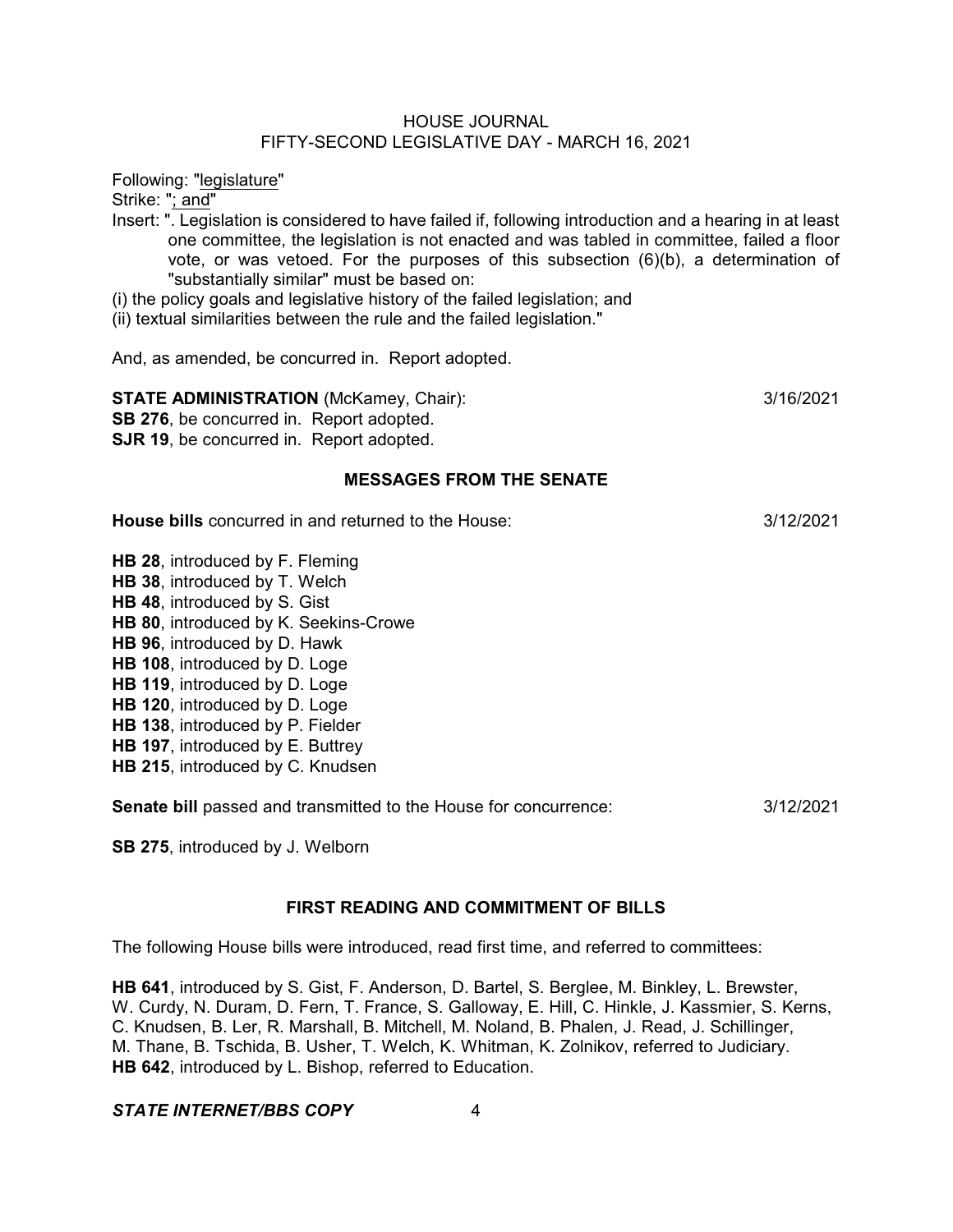The following Senate bill was introduced, read first time, and referred to committee:

**SB 275**, introduced by J. Welborn, M. Blasdel, C. Glimm, J. Ellsworth, referred to Business and Labor.

# **SECOND READING OF BILLS (COMMITTEE OF THE WHOLE)**

Majority Leader Vinton moved the House resolve itself into a Committee of the Whole for consideration of business on second reading. Motion carried. Representative Binkley in the chair.

Mr. Speaker: We, your Committee of the Whole, having had under consideration business on second reading, recommend as follows:

**HB 388** - Representative Stafman moved **HB 388** do pass. Motion carried as follows:

Yeas: Abbott, Bedey, Bertoglio, Bishop, Buckley, Buttrey, Caferro, Curdy, Custer, Dooling, Dunwell, Farris-Olsen, Fern, Fitzgerald, France, Frazer, Funk, Garner, Greef, Hamilton, Harvey, Hawk, Hayman, Holmlund, Hopkins, Jones, Karjala, Keane, Kelker, Keogh, Kerr-Carpenter, Kortum, Marler, McKamey, Novak, Olsen, Putnam, Reksten, Running Wolf, Smith, Stafman, Stewart Peregoy, Sullivan, Tenenbaum, Thane, Trebas, Walsh, Weatherwax, Welch, Whiteman Pena, Whitman, Windy Boy.

Total 52

Nays: Anderson, Bartel, Beard, Berglee, Binkley, Brewster, Carlson, Duram, Fielder, Fleming, Fuller, Galloway, Gillette, Gist, Gunderson, Hill, Hinkle C, Hinkle J, Kassmier, Kerns, Knudsen C, Knudsen R, Lenz, Ler, Loge, Malone, Marshall, Mercer, Mitchell, Moore, Nave, Noland, Patelis, Phalen, Read, Regier A, Regier M, Ricci, Schillinger, Seekins-Crowe, Sheldon-Galloway, Skees, Stromswold, Tschida, Usher, Vinton, Zolnikov, Mr. Speaker. Total 48

Voted absentee: Walsh, Aye.

Excused: Walsh. Total 1

Absent or not voting: None. Total 0

**HB 522** - Representative Buttrey moved **HB 522** do pass. Motion carried as follows:

Yeas: Abbott, Anderson, Bartel, Beard, Bedey, Berglee, Bertoglio, Bishop, Brewster, Buckley, Buttrey, Caferro, Carlson, Curdy, Custer, Dooling, Dunwell, Duram, Farris-Olsen, Fern, Fielder, Fitzgerald, Fleming, Frazer, Fuller, Funk, Galloway, Garner, Gillette, Gist, Greef, Gunderson, Hamilton, Harvey, Hawk, Hinkle J, Holmlund, Hopkins, Jones, Karjala, Kassmier, Keane, Kelker,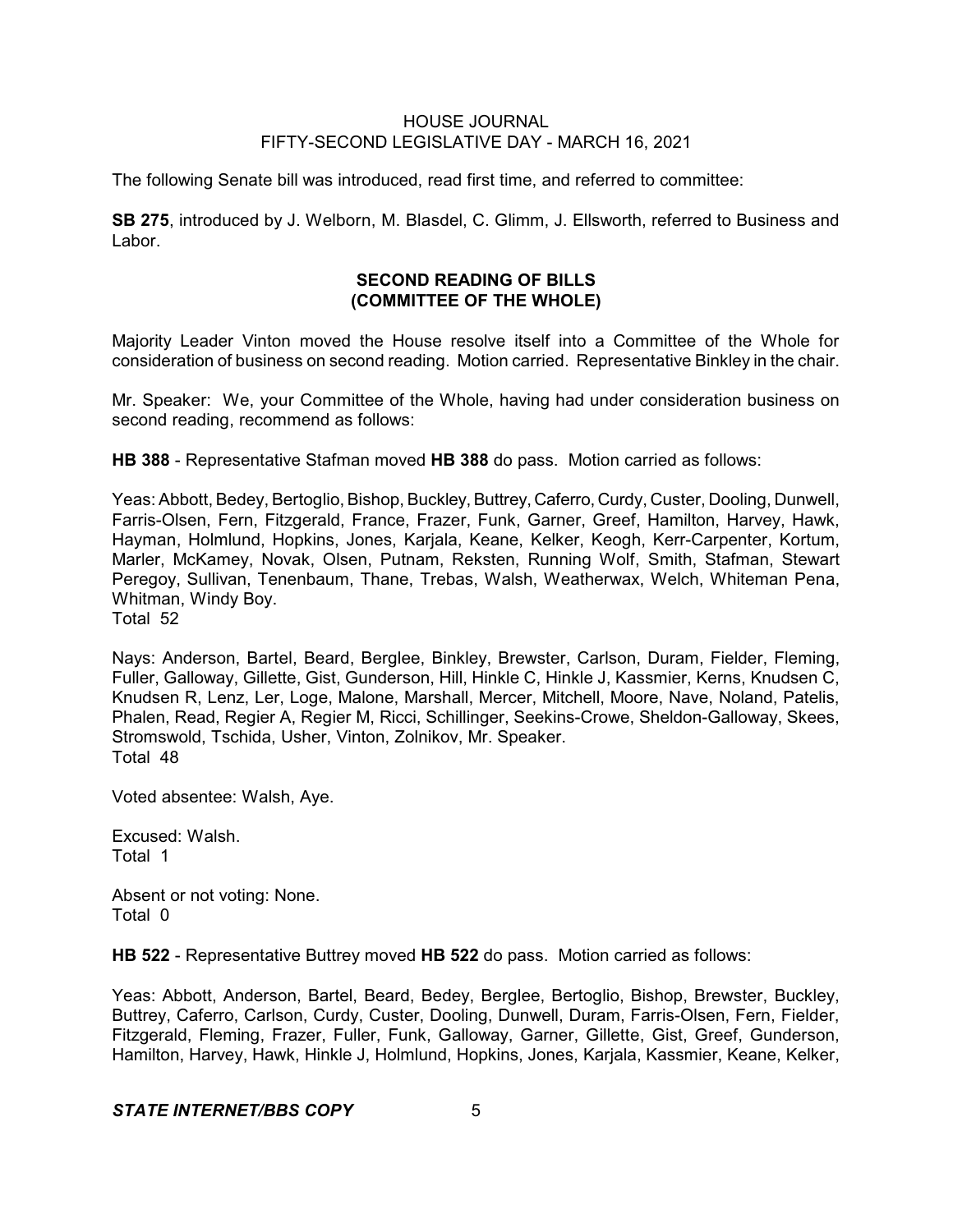Keogh, Kerns, Kerr-Carpenter, Knudsen C, Knudsen R, Ler, Loge, Malone, Marler, Marshall, McKamey, Mitchell, Moore, Nave, Novak, Olsen, Patelis, Putnam, Reksten, Ricci, Running Wolf, Skees, Smith, Stafman, Stewart Peregoy, Stromswold, Sullivan, Tenenbaum, Thane, Trebas, Vinton, Walsh, Weatherwax, Welch, Whiteman Pena, Whitman, Windy Boy, Zolnikov, Mr. Speaker. Total 82

Nays: Binkley, France, Hayman, Hill, Hinkle C, Kortum, Lenz, Mercer, Noland, Phalen, Read, Regier A, Regier M, Schillinger, Seekins-Crowe, Sheldon-Galloway, Tschida, Usher. Total 18

Voted absentee: Walsh, Aye.

Excused: Walsh. Total 1

Absent or not voting: None. Total 0

**HB 547** - Representative Hamilton moved **HB 547** do pass. Motion carried as follows:

Yeas: Anderson, Bartel, Bedey, Bertoglio, Binkley, Bishop, Brewster, Buckley, Buttrey, Carlson, Custer, Dooling, Duram, Fern, Fitzgerald, France, Frazer, Galloway, Garner, Gillette, Gist, Hamilton, Hayman, Holmlund, Hopkins, Kelker, Keogh, Kerr-Carpenter, Kortum, Ler, Marshall, McKamey, Mercer, Moore, Phalen, Putnam, Read, Regier A, Regier M, Reksten, Ricci, Running Wolf, Schillinger, Seekins-Crowe, Sheldon-Galloway, Smith, Stafman, Stewart Peregoy, Sullivan, Thane, Trebas, Vinton, Walsh, Weatherwax, Welch, Whiteman Pena, Zolnikov. Total 57

Nays: Abbott, Beard, Berglee, Caferro, Curdy, Dunwell, Farris-Olsen, Fielder, Fleming, Fuller, Funk, Greef, Gunderson, Harvey, Hawk, Hill, Hinkle C, Hinkle J, Jones, Karjala, Kassmier, Keane, Kerns, Knudsen C, Knudsen R, Lenz, Loge, Malone, Marler, Mitchell, Nave, Noland, Novak, Olsen, Patelis, Skees, Stromswold, Tenenbaum, Tschida, Usher, Whitman, Windy Boy, Mr. Speaker. Total 43

Voted absentee: Walsh, Aye.

Excused: Walsh. Total 1

Absent or not voting: None. Total 0

**HB 609** - Representative Kerns moved **HB 609** do pass. Motion carried as follows:

Yeas: Abbott, Anderson, Beard, Bedey, Berglee, Bertoglio, Bishop, Brewster, Buckley, Buttrey,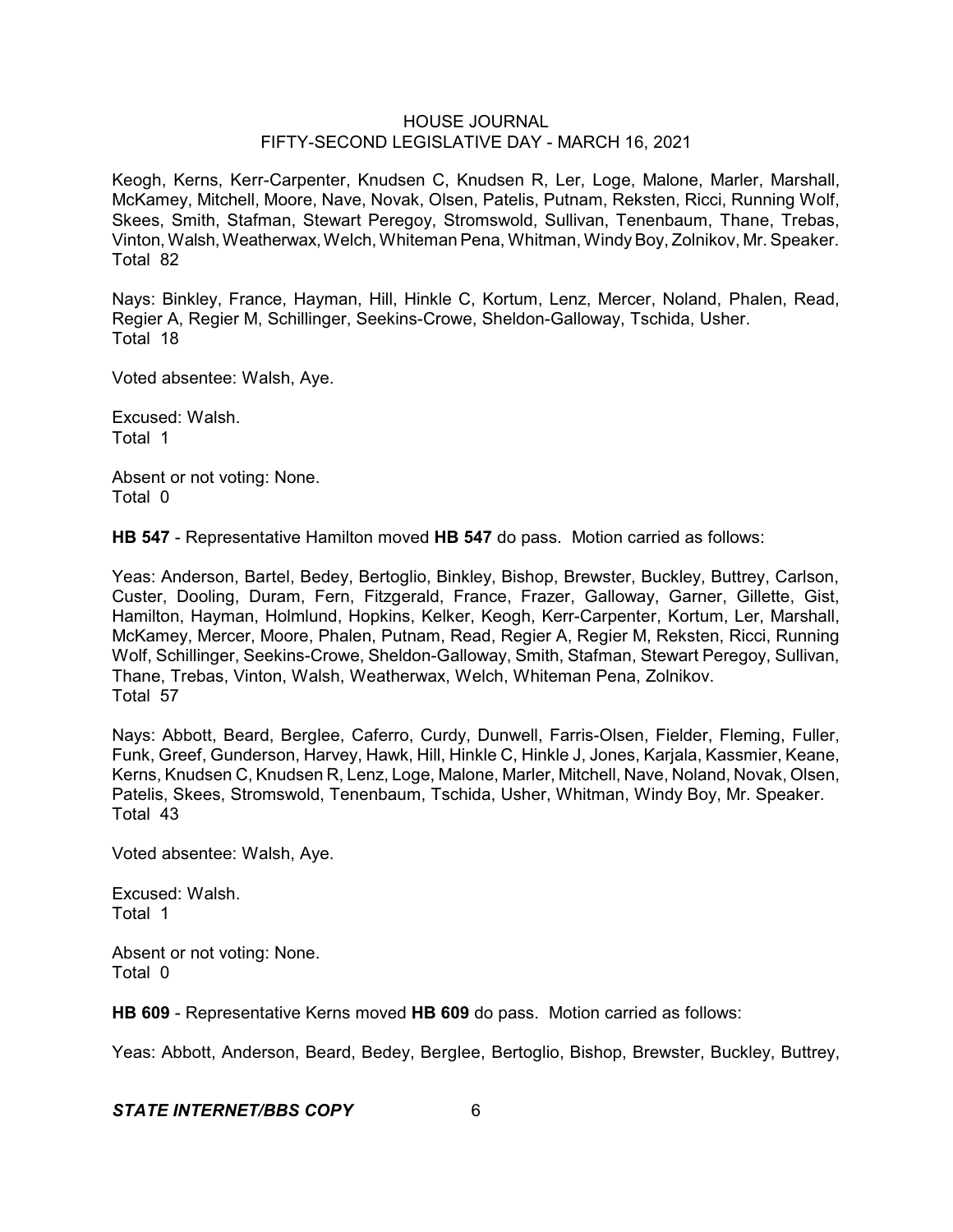Caferro, Curdy, Custer, Dunwell, Duram, Farris-Olsen, Fern, Fielder, Fitzgerald, Fleming, France, Frazer, Fuller, Funk, Galloway, Garner, Gist, Greef, Gunderson, Hamilton, Harvey, Hawk, Hayman, Hill, Hinkle C, Holmlund, Jones, Karjala, Kassmier, Keane, Kelker, Keogh, Kerns, Kerr-Carpenter, Knudsen C, Kortum, Lenz, Ler, Loge, Malone, Marler, Marshall, McKamey, Mercer, Mitchell, Moore, Nave, Noland, Novak, Olsen, Patelis, Phalen, Putnam, Regier A, Regier M, Reksten, Ricci, Running Wolf, Seekins-Crowe, Sheldon-Galloway, Skees, Smith, Stafman, Stewart Peregoy, Stromswold, Sullivan, Tenenbaum, Thane, Trebas, Usher, Vinton, Walsh, Weatherwax, Welch, Whiteman Pena, Whitman, Windy Boy, Zolnikov, Mr. Speaker. Total 89

Nays: Bartel, Binkley, Carlson, Dooling, Gillette, Hinkle J, Hopkins, Knudsen R, Read, Schillinger, Tschida.

Total 11

Voted absentee: Walsh, Aye.

Excused: Walsh. Total 1

Absent or not voting: None. Total 0

**SB 51** - Representative Beard moved **SB 51** be concurred in. Motion carried as follows:

Yeas: Anderson, Bartel, Beard, Bedey, Berglee, Bertoglio, Binkley, Brewster, Buttrey, Carlson, Custer, Dooling, Duram, Fielder, Fitzgerald, Fleming, Frazer, Fuller, Funk, Galloway, Garner, Gillette, Gist, Greef, Gunderson, Hill, Hinkle C, Hinkle J, Holmlund, Hopkins, Jones, Kassmier, Kerns, Knudsen C, Knudsen R, Lenz, Ler, Loge, Malone, Marshall, McKamey, Mercer, Mitchell, Nave, Noland, Novak, Patelis, Phalen, Putnam, Read, Regier A, Reksten, Ricci, Schillinger, Seekins-Crowe, Sheldon-Galloway, Skees, Stewart Peregoy, Stromswold, Trebas, Tschida, Usher, Vinton, Walsh, Welch, Whitman, Zolnikov, Mr. Speaker. Total 68

Nays: Abbott, Bishop, Buckley, Caferro, Curdy, Dunwell, Farris-Olsen, Fern, France, Hamilton, Harvey, Hawk, Hayman, Karjala, Keane, Kelker, Keogh, Kerr-Carpenter, Kortum, Marler, Moore, Olsen, Running Wolf, Smith, Stafman, Sullivan, Tenenbaum, Thane, Weatherwax, Whiteman Pena, Windy Boy. Total 31

Voted absentee: Walsh, Aye.

Excused: Walsh. Total 1

Absent or not voting: Regier M. Total 1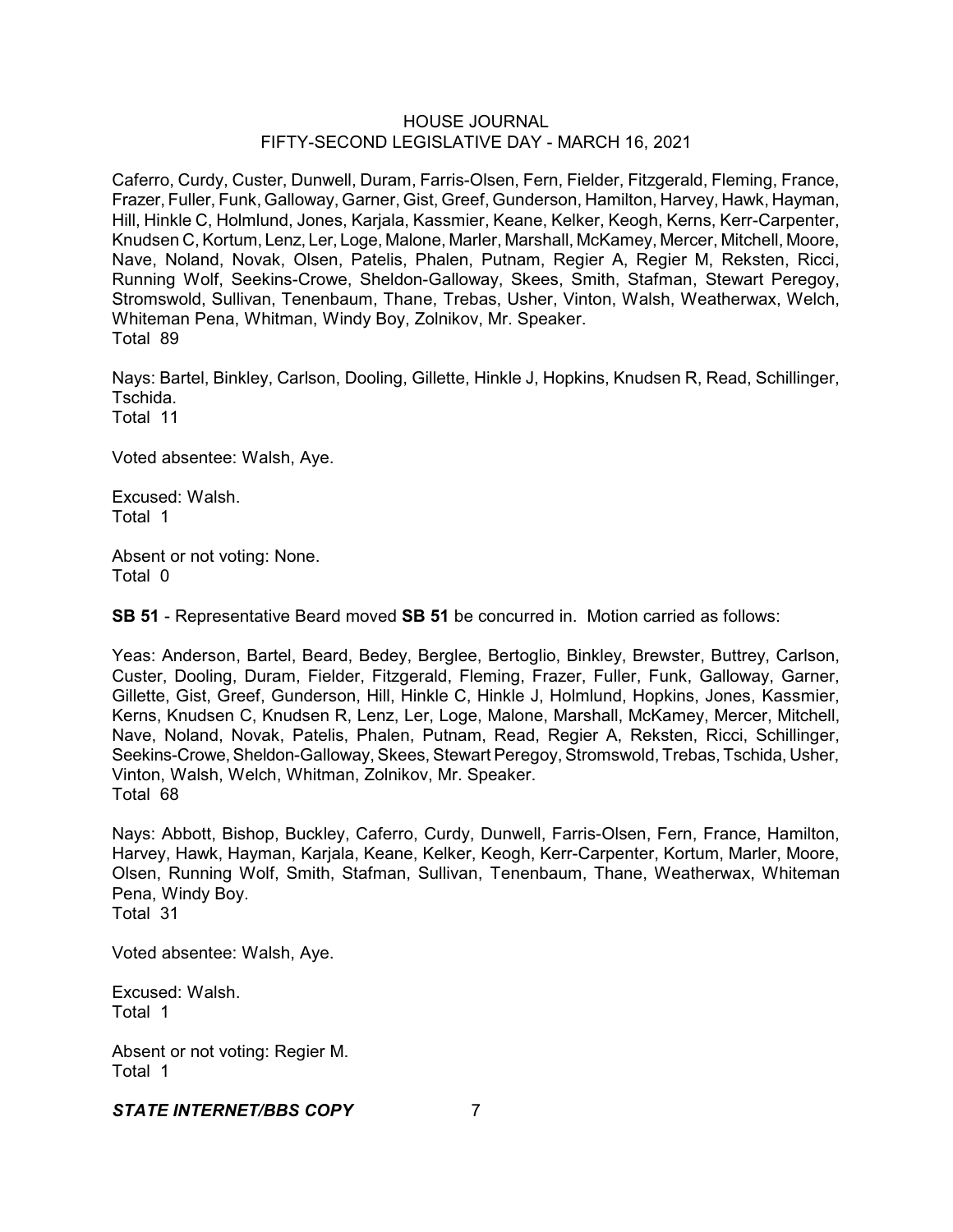**SB 52** - Representative Welch moved **SB 52** be concurred in. Motion carried as follows:

Yeas: Abbott, Anderson, Beard, Bedey, Bertoglio, Bishop, Brewster, Buckley, Buttrey, Caferro, Curdy, Custer, Dooling, Dunwell, Duram, Farris-Olsen, Fern, Fielder, Fitzgerald, Fleming, France, Frazer, Funk, Galloway, Garner, Gillette, Gist, Greef, Gunderson, Hamilton, Harvey, Hawk, Hayman, Hill, Hinkle J, Holmlund, Hopkins, Jones, Karjala, Kassmier, Keane, Kelker, Keogh, Kerns, Kerr-Carpenter, Knudsen C, Kortum, Lenz, Ler, Loge, Malone, Marler, McKamey, Mercer, Mitchell, Moore, Noland, Novak, Olsen, Patelis, Phalen, Putnam, Regier A, Regier M, Reksten, Ricci, Running Wolf, Schillinger, Seekins-Crowe, Smith, Stafman, Stewart Peregoy, Sullivan, Tenenbaum, Thane, Trebas, Usher, Walsh, Weatherwax, Welch, Whiteman Pena, Whitman, Windy Boy, Mr. Speaker. Total 84

Nays: Bartel, Berglee, Binkley, Carlson, Fuller, Hinkle C, Knudsen R, Marshall, Nave, Read, Sheldon-Galloway, Skees, Stromswold, Tschida, Vinton, Zolnikov. Total 16

Voted absentee: Walsh, Aye.

Excused: Walsh. Total 1

Absent or not voting: None. Total 0

**SB 53** - Representative Gunderson moved **SB 53** be concurred in. Motion carried as follows:

Yeas: Anderson, Bartel, Beard, Bedey, Berglee, Bertoglio, Binkley, Brewster, Buttrey, Carlson, Custer, Dooling, Duram, Fern, Fielder, Fitzgerald, Fleming, Frazer, Fuller, Galloway, Garner, Gillette, Gist, Greef, Gunderson, Harvey, Hawk, Hill, Hinkle C, Hinkle J, Holmlund, Hopkins, Jones, Kassmier, Keane, Kerns, Knudsen C, Knudsen R, Lenz, Ler, Loge, Malone, Marshall, McKamey, Mercer, Mitchell, Nave, Noland, Novak, Patelis, Phalen, Putnam, Read, Regier M, Reksten, Ricci, Schillinger, Seekins-Crowe, Sheldon-Galloway, Skees, Stromswold, Trebas, Tschida, Usher, Vinton, Walsh, Welch, Whitman, Zolnikov, Mr. Speaker. Total 70

Nays: Abbott, Bishop, Buckley, Caferro, Curdy, Dunwell, Farris-Olsen, France, Funk, Hamilton, Hayman, Karjala, Kelker, Keogh, Kerr-Carpenter, Kortum, Marler, Moore, Olsen, Regier A, Running Wolf, Smith, Stafman, Stewart Peregoy, Sullivan, Tenenbaum, Thane, Weatherwax, Whiteman Pena, Windy Boy. Total 30

Voted absentee: Walsh, Aye.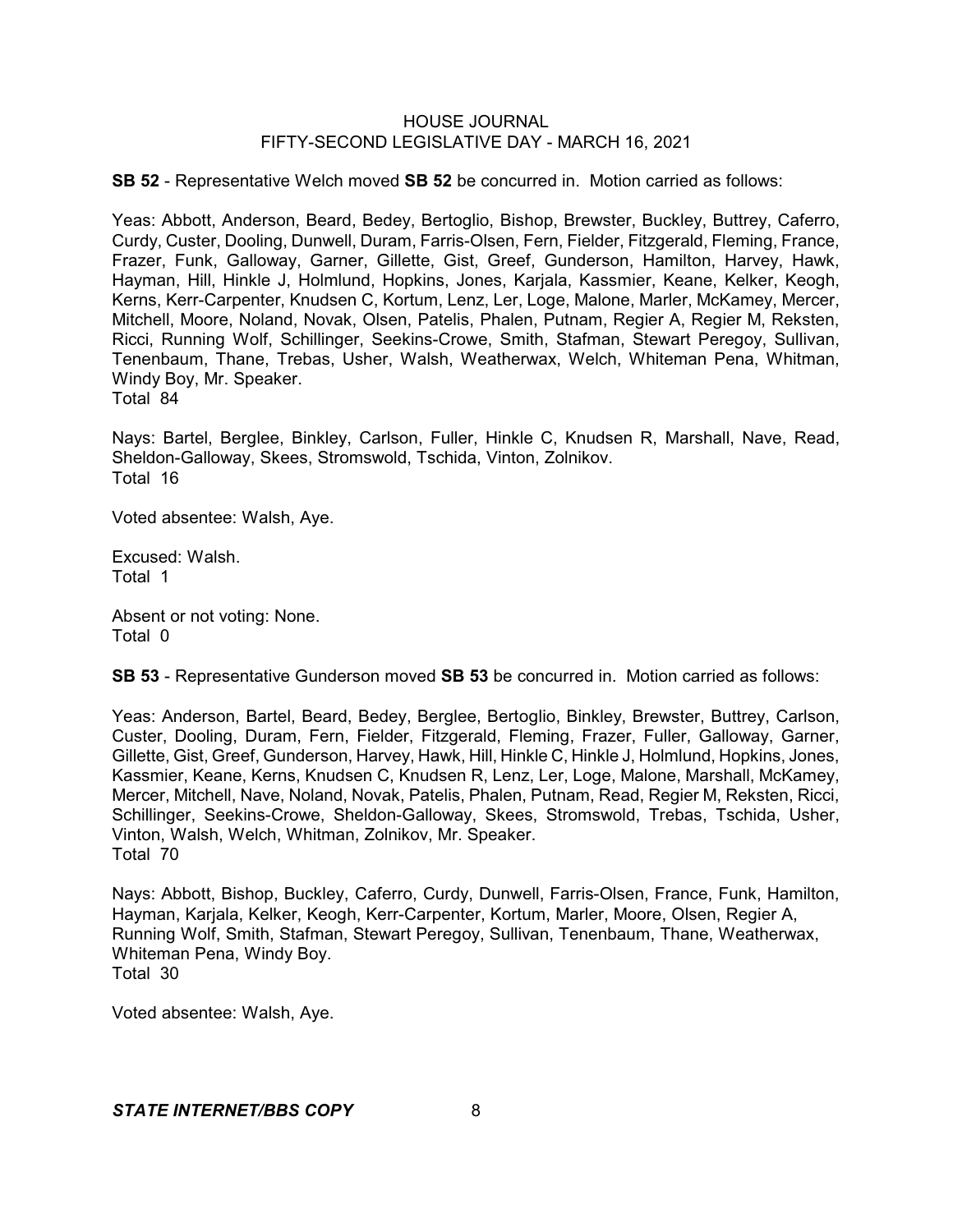Excused: Walsh. Total 1

Absent or not voting: None. Total 0

**SB 129** - Representative Buttrey moved **SB 129** be concurred in. Motion carried as follows:

Yeas: Abbott, Anderson, Bartel, Beard, Bedey, Berglee, Bertoglio, Binkley, Bishop, Brewster, Buckley, Buttrey, Caferro, Carlson, Curdy, Custer, Dooling, Duram, Farris-Olsen, Fern, Fielder, Fitzgerald, Fleming, France, Frazer, Fuller, Funk, Galloway, Garner, Gillette, Gist, Greef, Gunderson, Harvey, Hawk, Hill, Hinkle C, Hinkle J, Holmlund, Hopkins, Jones, Karjala, Kassmier, Keane, Kelker, Keogh, Kerns, Kerr-Carpenter, Knudsen C, Knudsen R, Lenz, Ler, Loge, Malone, Marler, Marshall, McKamey, Mercer, Mitchell, Moore, Nave, Noland, Novak, Patelis, Phalen, Putnam, Read, Regier A, Regier M, Reksten, Ricci, Running Wolf, Schillinger, Seekins-Crowe, Sheldon-Galloway, Skees, Smith, Stafman, Stromswold, Sullivan, Tenenbaum, Thane, Trebas, Tschida, Usher, Vinton, Walsh, Weatherwax, Welch, Whitman, Zolnikov, Mr. Speaker. Total 92

Nays: Dunwell, Hamilton, Hayman, Kortum, Olsen, Stewart Peregoy, Whiteman Pena, Windy Boy. Total 8

Voted absentee: Walsh, Aye.

Excused: Walsh. Total 1

Absent or not voting: None. Total 0

**SB 133** - Representative Brewster moved **SB 133** be concurred in. Motion carried as follows:

Yeas: Anderson, Bartel, Beard, Bedey, Berglee, Bertoglio, Binkley, Brewster, Buckley, Buttrey, Caferro, Carlson, Curdy, Custer, Dooling, Duram, Farris-Olsen, Fern, Fielder, Fitzgerald, Fleming, Frazer, Fuller, Funk, Galloway, Garner, Gillette, Gist, Greef, Gunderson, Harvey, Hawk, Hill, Hinkle C, Hinkle J, Holmlund, Hopkins, Jones, Kassmier, Keane, Kerns, Kerr-Carpenter, Knudsen C, Knudsen R, Lenz, Ler, Loge, Malone, Marshall, McKamey, Mercer, Mitchell, Moore, Nave, Noland, Novak, Patelis, Phalen, Putnam, Read, Regier A, Regier M, Reksten, Ricci, Running Wolf, Schillinger, Seekins-Crowe, Sheldon-Galloway, Skees, Smith, Stewart Peregoy, Stromswold, Thane, Trebas, Tschida, Usher, Vinton, Walsh, Welch, Whitman, Windy Boy, Zolnikov, Mr. Speaker. Total 83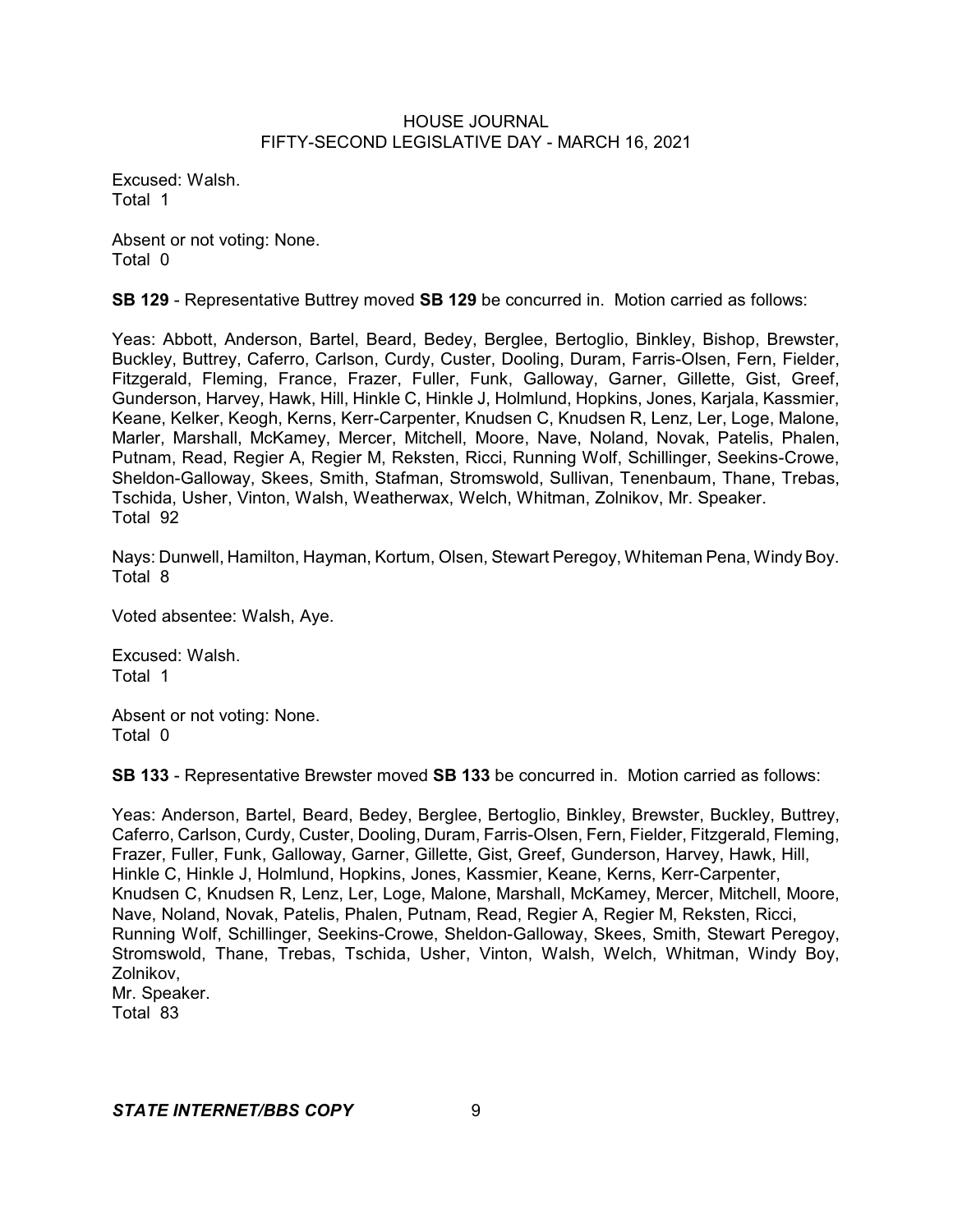Nays: Abbott, Bishop, Dunwell, France, Hamilton, Hayman, Karjala, Kelker, Keogh, Kortum, Marler, Olsen, Stafman, Sullivan, Tenenbaum, Weatherwax, Whiteman Pena. Total 17

Voted absentee: Walsh, Aye.

Excused: Walsh. Total 1

Absent or not voting: None. Total 0

**SB 193** - Representative Kerns moved **SB 193** be concurred in. Motion carried as follows:

Yeas: Abbott, Anderson, Bartel, Beard, Bedey, Berglee, Bertoglio, Binkley, Bishop, Brewster, Buckley, Buttrey, Caferro, Carlson, Curdy, Custer, Dooling, Dunwell, Duram, Farris-Olsen, Fern, Fielder, Fitzgerald, Fleming, France, Frazer, Fuller, Funk, Galloway, Garner, Gillette, Gist, Greef, Gunderson, Hamilton, Harvey, Hawk, Hayman, Hill, Hinkle C, Hinkle J, Holmlund, Hopkins, Jones, Karjala, Kassmier, Keane, Kelker, Keogh, Kerns, Kerr-Carpenter, Knudsen C, Knudsen R, Kortum, Lenz, Ler, Loge, Malone, Marler, Marshall, McKamey, Mercer, Mitchell, Moore, Nave, Noland, Novak, Olsen, Patelis, Phalen, Putnam, Read, Regier A, Regier M, Reksten, Ricci, Running Wolf, Schillinger, Seekins-Crowe, Sheldon-Galloway, Skees, Smith, Stafman, Stewart Peregoy, Stromswold, Sullivan, Tenenbaum, Thane, Trebas, Tschida, Usher, Vinton, Walsh, Weatherwax, Welch, Whiteman Pena, Whitman, Windy Boy, Zolnikov, Mr. Speaker. Total 100

Nays: None. Total 0

Voted absentee: Walsh, Aye.

Excused: Walsh. Total 1

Absent or not voting: None. Total 0

**SB 205** - Representative Fern moved **SB 205** be concurred in. Motion carried as follows:

Yeas: Abbott, Anderson, Bartel, Beard, Bedey, Berglee, Bertoglio, Binkley, Bishop, Brewster, Buckley, Buttrey, Caferro, Carlson, Curdy, Custer, Dooling, Dunwell, Duram, Farris-Olsen, Fern, Fielder, Fitzgerald, Fleming, France, Frazer, Fuller, Funk, Galloway, Garner, Gillette, Gist, Greef, Gunderson, Hamilton, Harvey, Hawk, Hayman, Hill, Hinkle C, Hinkle J, Holmlund, Hopkins, Jones, Kassmier, Kelker, Keogh, Kerns, Kerr-Carpenter, Knudsen C, Knudsen R, Kortum, Lenz, Ler, Loge, Malone, Marler, Marshall, McKamey, Mercer, Mitchell, Moore, Nave, Noland, Novak, Olsen, Patelis,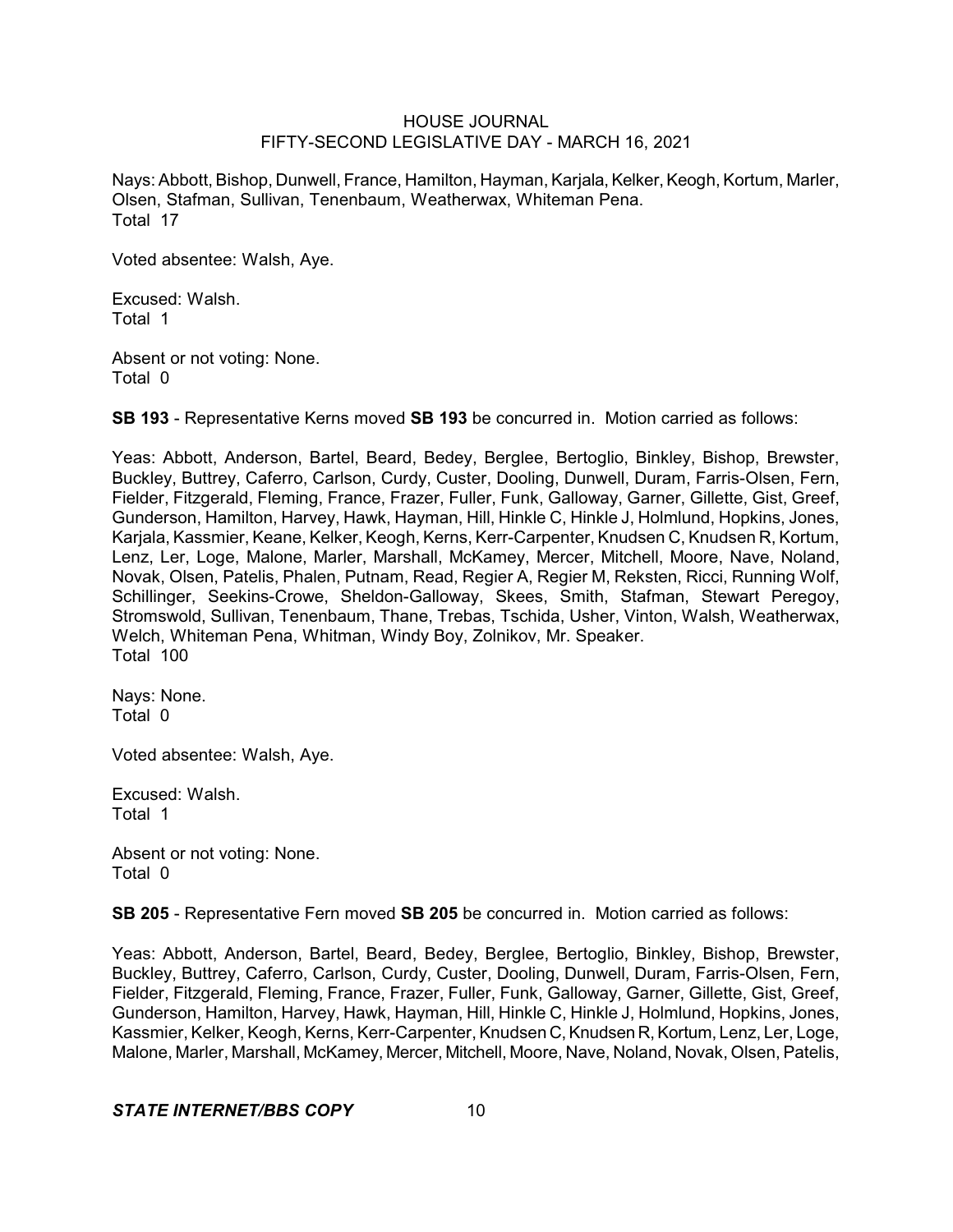Phalen, Putnam, Regier A, Regier M, Reksten, Ricci, Running Wolf, Schillinger, Seekins-Crowe, Skees, Smith, Stafman, Stewart Peregoy, Stromswold, Sullivan, Tenenbaum, Thane, Trebas, Usher, Vinton, Walsh, Weatherwax, Welch, Whiteman Pena, Whitman, Windy Boy, Mr. Speaker. Total 94

Nays: Karjala, Keane, Read, Sheldon-Galloway, Tschida, Zolnikov. Total 6

Voted absentee: Walsh, Aye.

Excused: Walsh. Total 1

Absent or not voting: None. Total 0

Majority Leader Vinton moved the Committee rise and report. Motion carried. Committee arose. House resumed. Mr. Speaker presiding. Chair Binkley moved the Committee of the Whole report be adopted. Report adopted as follows:

Yeas: Abbott, Anderson, Bartel, Beard, Bedey, Berglee, Bertoglio, Bishop, Brewster, Buckley, Buttrey, Caferro, Carlson, Curdy, Custer, Dooling, Dunwell, Farris-Olsen, Fern, Fielder, Fitzgerald, Fleming, France, Frazer, Fuller, Funk, Galloway, Garner, Gillette, Gist, Greef, Gunderson, Hamilton, Harvey, Hawk, Hayman, Hinkle C, Hinkle J, Holmlund, Hopkins, Jones, Karjala, Kassmier, Keane, Kelker, Keogh, Kerns, Kerr-Carpenter, Knudsen C, Knudsen R, Kortum, Lenz, Ler, Loge, Malone, Marler, Marshall, McKamey, Mercer, Mitchell, Moore, Nave, Novak, Phalen, Putnam, Regier A, Regier M, Reksten, Ricci, Running Wolf, Schillinger, Seekins-Crowe, Sheldon-Galloway, Skees, Smith, Stafman, Stewart Peregoy, Stromswold, Sullivan, Tenenbaum, Thane, Trebas, Tschida, Usher, Vinton, Weatherwax, Welch, Whiteman Pena, Whitman, Windy Boy, Mr. Speaker. Total 91

Nays: Binkley, Patelis, Zolnikov. Total 3

Voted absentee: None.

Excused: Walsh. Total 1

Absent or not voting: Duram, Hill, Noland, Olsen, Read. Total 5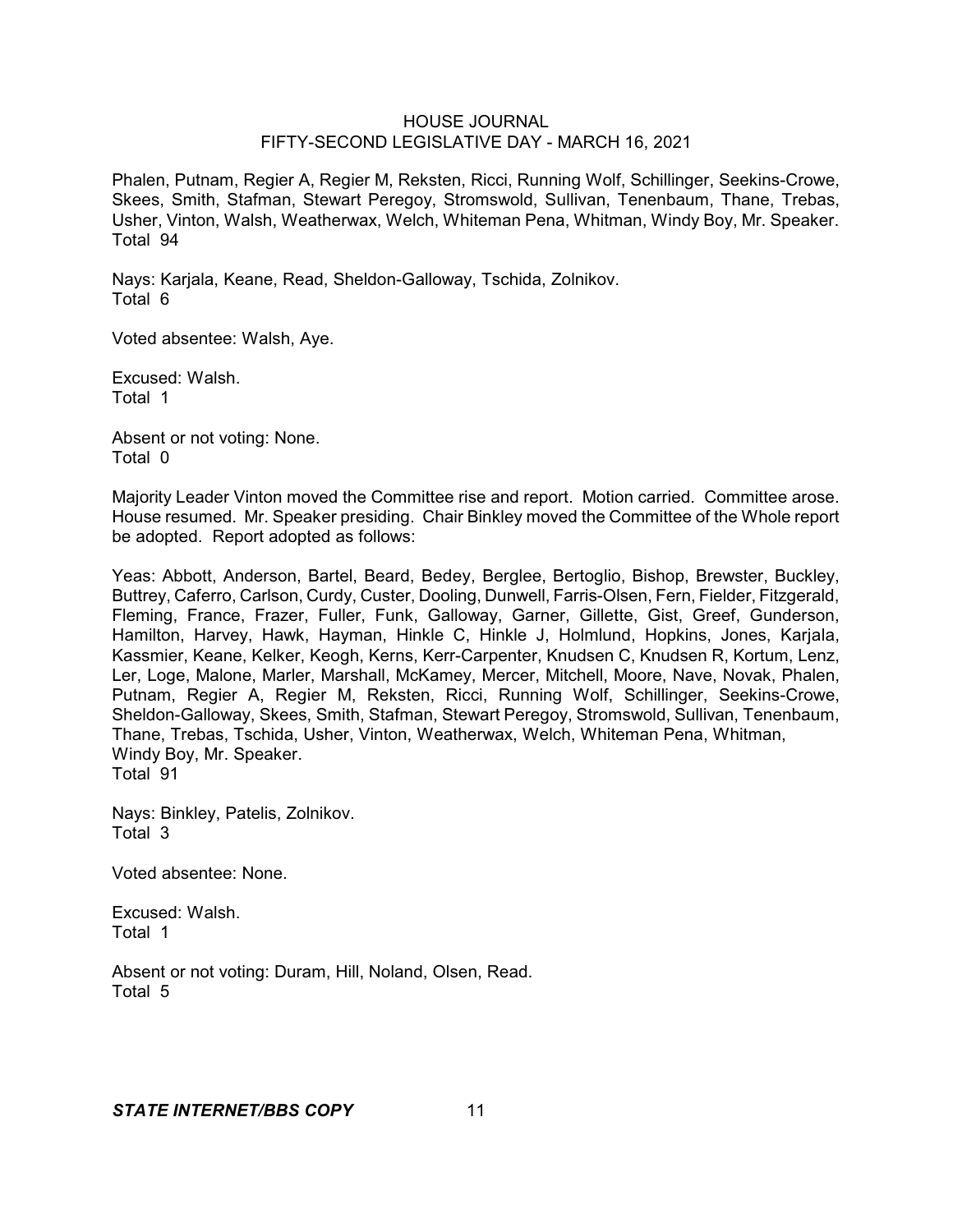## **THIRD READING OF BILLS**

The following bills having been read three several times, title and history agreed to, were disposed of in the following manner:

## **HB 53** passed as follows:

Yeas: Abbott, Anderson, Bartel, Beard, Bedey, Berglee, Bertoglio, Binkley, Bishop, Brewster, Buckley, Buttrey, Caferro, Carlson, Curdy, Custer, Dooling, Dunwell, Farris-Olsen, Fern, Fielder, Fitzgerald, Fleming, France, Frazer, Funk, Galloway, Garner, Gillette, Gist, Greef, Gunderson, Hamilton, Harvey, Hawk, Hayman, Hill, Hinkle J, Holmlund, Hopkins, Karjala, Kassmier, Keane, Kelker, Keogh, Kerns, Kerr-Carpenter, Knudsen C, Knudsen R, Kortum, Lenz, Ler, Loge, Malone, Marler, Marshall, McKamey, Mercer, Mitchell, Moore, Nave, Noland, Novak, Olsen, Patelis, Phalen, Putnam, Read, Regier A, Regier M, Reksten, Ricci, Running Wolf, Schillinger, Seekins-Crowe, Sheldon-Galloway, Skees, Smith, Stafman, Stewart Peregoy, Stromswold, Sullivan, Tenenbaum, Thane, Trebas, Usher, Vinton, Weatherwax, Welch, Whiteman Pena, Whitman, Windy Boy, Mr. Speaker.

Total 93

Nays: Fuller, Hinkle C, Zolnikov. Total 3

Voted absentee: None.

Excused: Walsh. Total 1

Absent or not voting: Duram, Jones, Tschida. Total 3

**HB 65** passed as follows:

Yeas: Abbott, Anderson, Bartel, Beard, Bedey, Berglee, Bertoglio, Binkley, Bishop, Brewster, Buckley, Buttrey, Caferro, Carlson, Curdy, Custer, Dooling, Dunwell, Farris-Olsen, Fern, Fielder, Fitzgerald, Fleming, France, Frazer, Fuller, Funk, Galloway, Garner, Gillette, Gist, Greef, Gunderson, Hamilton, Harvey, Hawk, Hayman, Hill, Hinkle C, Hinkle J, Holmlund, Hopkins, Karjala, Kassmier, Keane, Kelker, Keogh, Kerns, Kerr-Carpenter, Knudsen C, Knudsen R, Kortum, Lenz, Ler, Loge, Malone, Marler, Marshall, McKamey, Mercer, Mitchell, Moore, Nave, Noland, Novak, Olsen, Patelis, Phalen, Putnam, Read, Regier A, Regier M, Reksten, Ricci, Running Wolf, Schillinger, Seekins-Crowe, Sheldon-Galloway, Skees, Smith, Stafman, Stewart Peregoy, Stromswold, Sullivan, Tenenbaum, Thane, Trebas, Tschida, Usher, Vinton, Weatherwax, Welch, Whiteman Pena, Whitman, Windy Boy, Zolnikov, Mr. Speaker. Total 97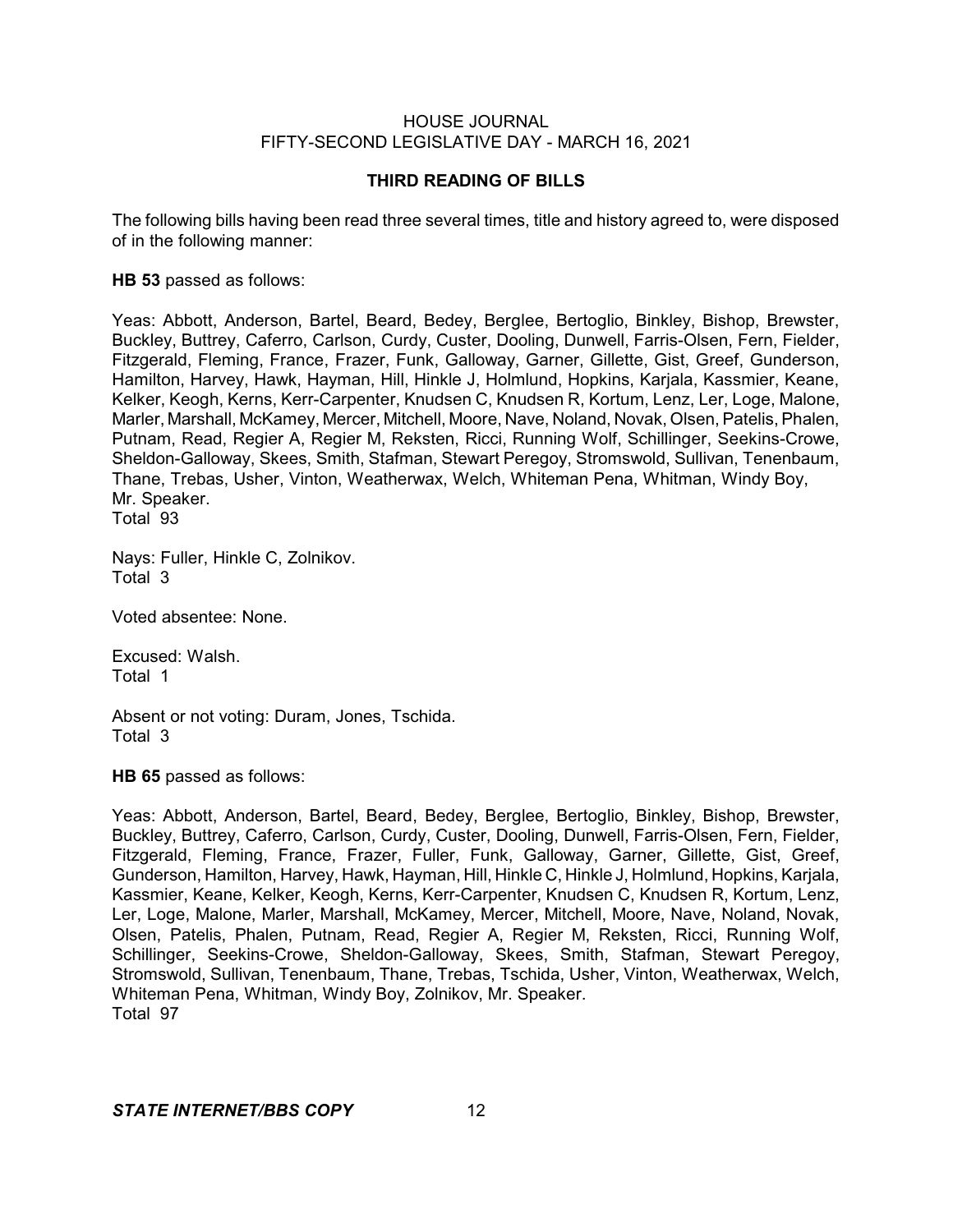Nays: None. Total 0

Voted absentee: None.

Excused: Walsh. Total 1

Absent or not voting: Duram, Jones. Total 2

**HB 117** passed as follows:

Yeas: Abbott, Anderson, Bartel, Beard, Bedey, Berglee, Bertoglio, Binkley, Bishop, Brewster, Buckley, Buttrey, Caferro, Carlson, Curdy, Custer, Dooling, Dunwell, Farris-Olsen, Fern, Fielder, Fitzgerald, Fleming, France, Frazer, Fuller, Funk, Garner, Gillette, Gist, Greef, Gunderson, Hamilton, Harvey, Hawk, Hayman, Hill, Hinkle C, Hinkle J, Holmlund, Hopkins, Karjala, Kassmier, Keane, Kelker, Keogh, Kerns, Kerr-Carpenter, Knudsen C, Knudsen R, Kortum, Lenz, Ler, Loge, Malone, Marler, Marshall, McKamey, Mercer, Mitchell, Moore, Nave, Noland, Novak, Olsen, Patelis, Phalen, Putnam, Read, Regier A, Regier M, Reksten, Ricci, Running Wolf, Schillinger, Seekins-Crowe, Skees, Smith, Stafman, Stewart Peregoy, Sullivan, Tenenbaum, Thane, Trebas, Tschida, Usher, Vinton, Weatherwax, Welch, Whiteman Pena, Whitman, Mr. Speaker. Total 92

Nays: Galloway, Sheldon-Galloway, Stromswold, Windy Boy, Zolnikov. Total 5

Voted absentee: None.

Excused: Walsh. Total 1

Absent or not voting: Duram, Jones. Total 2

**HB 191** passed as follows:

Yeas: Abbott, Anderson, Bartel, Beard, Bedey, Berglee, Bertoglio, Binkley, Bishop, Brewster, Buckley, Buttrey, Caferro, Carlson, Curdy, Custer, Dooling, Dunwell, Farris-Olsen, Fern, Fielder, Fitzgerald, Fleming, France, Frazer, Fuller, Funk, Galloway, Garner, Gillette, Gist, Greef, Gunderson, Hamilton, Harvey, Hawk, Hayman, Hill, Hinkle C, Hinkle J, Holmlund, Hopkins, Jones, Karjala, Kassmier, Keane, Kelker, Keogh, Kerns, Kerr-Carpenter, Knudsen C, Knudsen R, Kortum, Lenz, Ler, Loge, Malone, Marler, Marshall, McKamey, Mitchell, Nave, Noland, Novak, Olsen, Patelis, Phalen, Putnam, Read, Regier A, Reksten, Ricci, Running Wolf, Schillinger,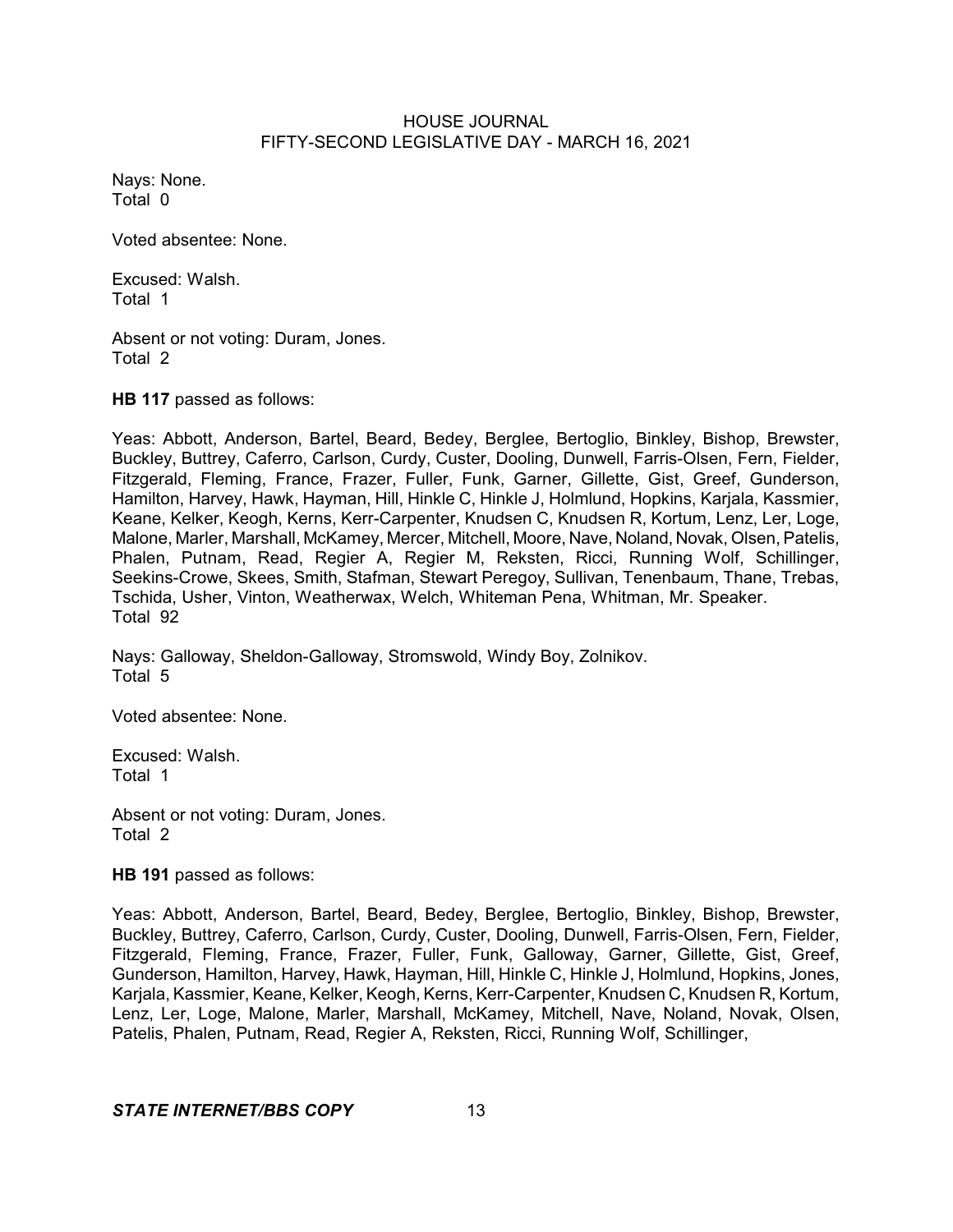Seekins-Crowe, Sheldon-Galloway, Skees, Smith, Stafman, Stewart Peregoy, Stromswold, Sullivan, Tenenbaum, Thane, Trebas, Tschida, Usher, Vinton, Weatherwax, Welch, Whiteman Pena, Whitman, Windy Boy, Zolnikov, Mr. Speaker. Total 95

Nays: Mercer, Moore, Regier M. Total 3

Voted absentee: None.

Excused: Walsh. Total 1

Absent or not voting: Duram. Total 1

**HB 397** passed as follows:

Yeas: Abbott, Anderson, Bartel, Bedey, Bertoglio, Bishop, Brewster, Buckley, Buttrey, Caferro, Carlson, Curdy, Custer, Dooling, Dunwell, Farris-Olsen, Fern, Fielder, Fitzgerald, Fleming, France, Frazer, Fuller, Funk, Garner, Gillette, Gist, Greef, Gunderson, Hamilton, Harvey, Hawk, Hayman, Hill, Holmlund, Hopkins, Jones, Karjala, Kassmier, Keane, Kelker, Keogh, Kerns, Kerr-Carpenter, Knudsen C, Kortum, Lenz, Ler, Loge, Malone, Marler, McKamey, Mercer, Mitchell, Novak, Olsen, Phalen, Putnam, Read, Reksten, Ricci, Running Wolf, Skees, Smith, Stafman, Stewart Peregoy, Stromswold, Sullivan, Tenenbaum, Thane, Trebas, Vinton, Weatherwax, Welch, Whiteman Pena, Whitman, Windy Boy, Zolnikov, Mr. Speaker. Total 79

Nays: Beard, Berglee, Binkley, Galloway, Hinkle C, Hinkle J, Knudsen R, Marshall, Moore, Nave, Noland, Patelis, Regier A, Regier M, Schillinger, Seekins-Crowe, Sheldon-Galloway, Tschida, Usher.

Total 19

Voted absentee: None.

Excused: Walsh. Total 1

Absent or not voting: Duram. Total 1

**SB 39** concurred in as follows:

Yeas: Abbott, Anderson, Bartel, Beard, Bedey, Berglee, Bertoglio, Binkley, Bishop, Brewster, Buckley, Buttrey, Caferro, Carlson, Curdy, Custer, Dooling, Dunwell, Farris-Olsen, Fern, Fielder,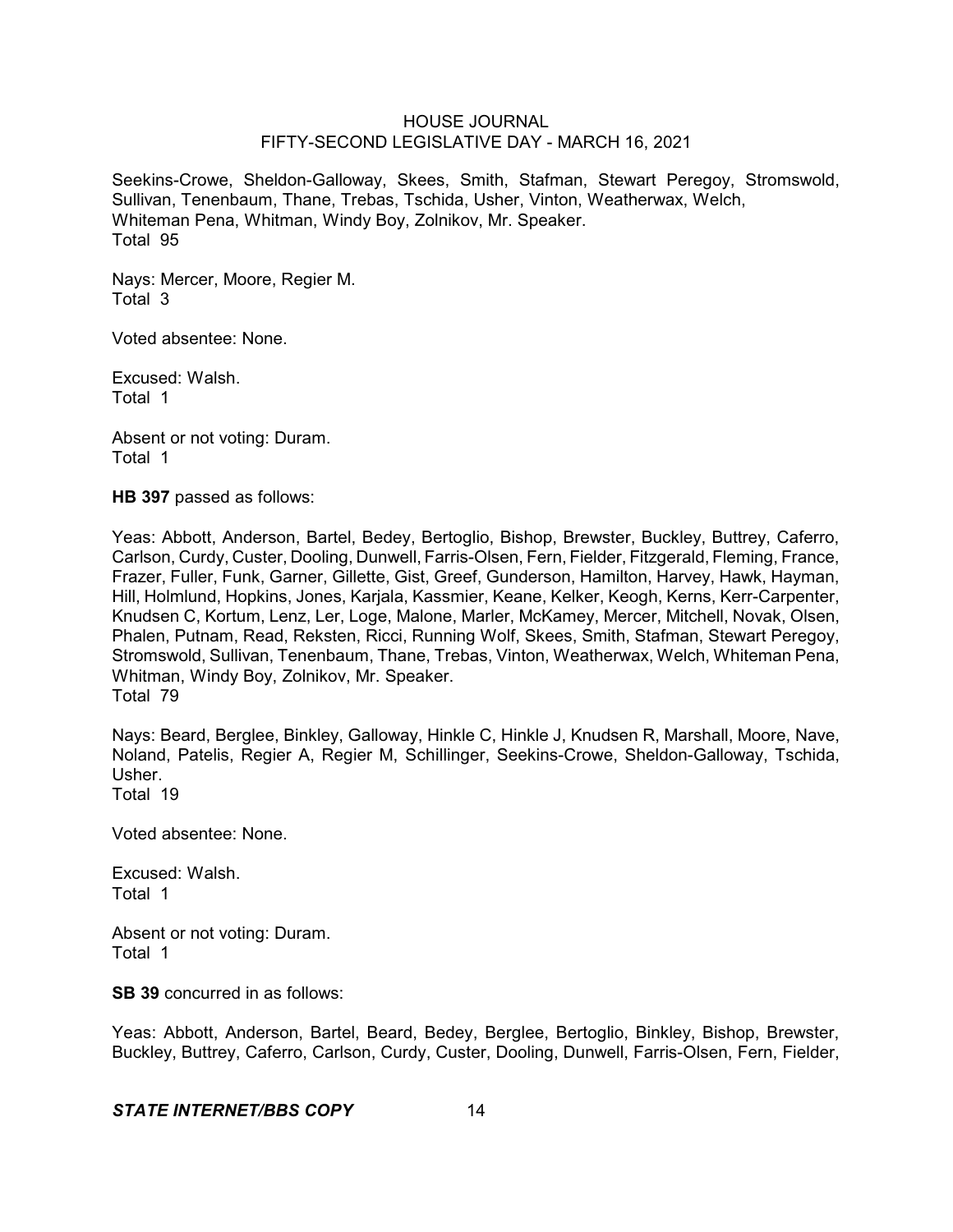Fitzgerald, Fleming, France, Frazer, Fuller, Funk, Galloway, Garner, Gillette, Gist, Greef, Gunderson, Hamilton, Harvey, Hawk, Hayman, Hill, Hinkle C, Hinkle J, Holmlund, Hopkins, Jones, Karjala, Kassmier, Keane, Kelker, Keogh, Kerns, Kerr-Carpenter, Knudsen C, Kortum, Lenz, Ler, Malone, Marler, Marshall, McKamey, Mercer, Mitchell, Moore, Nave, Noland, Novak, Olsen, Patelis, Phalen, Putnam, Read, Regier A, Regier M, Reksten, Ricci, Running Wolf, Schillinger, Seekins-Crowe, Sheldon-Galloway, Skees, Smith, Stafman, Stewart Peregoy, Stromswold, Sullivan, Tenenbaum, Thane, Trebas, Tschida, Usher, Vinton, Weatherwax, Welch, Whiteman Pena, Whitman, Windy Boy, Zolnikov, Mr. Speaker. Total 96

Nays: None. Total 0

Voted absentee: None.

Excused: Walsh. Total 1

Absent or not voting: Duram, Knudsen R, Loge. Total 3

**SB 75** concurred in as follows:

Yeas: Abbott, Anderson, Bartel, Beard, Bedey, Berglee, Bertoglio, Binkley, Bishop, Brewster, Buckley, Buttrey, Caferro, Carlson, Curdy, Custer, Dooling, Dunwell, Farris-Olsen, Fern, Fielder, Fitzgerald, Fleming, France, Frazer, Fuller, Funk, Galloway, Garner, Gillette, Gist, Greef, Gunderson, Hamilton, Harvey, Hawk, Hayman, Hill, Hinkle C, Hinkle J, Holmlund, Hopkins, Jones, Karjala, Kassmier, Keane, Kelker, Keogh, Kerns, Kerr-Carpenter, Knudsen C, Knudsen R, Kortum, Lenz, Ler, Loge, Malone, Marler, Marshall, McKamey, Mercer, Mitchell, Moore, Nave, Noland, Novak, Olsen, Patelis, Phalen, Putnam, Read, Regier A, Regier M, Reksten, Ricci, Running Wolf, Schillinger, Seekins-Crowe, Sheldon-Galloway, Skees, Smith, Stafman, Stewart Peregoy, Stromswold, Sullivan, Tenenbaum, Thane, Trebas, Tschida, Usher, Vinton, Weatherwax, Welch, Whiteman Pena, Whitman, Windy Boy, Zolnikov, Mr. Speaker. Total 98

Nays: None. Total 0

Voted absentee: None.

Excused: Walsh. Total 1

Absent or not voting: Duram. Total 1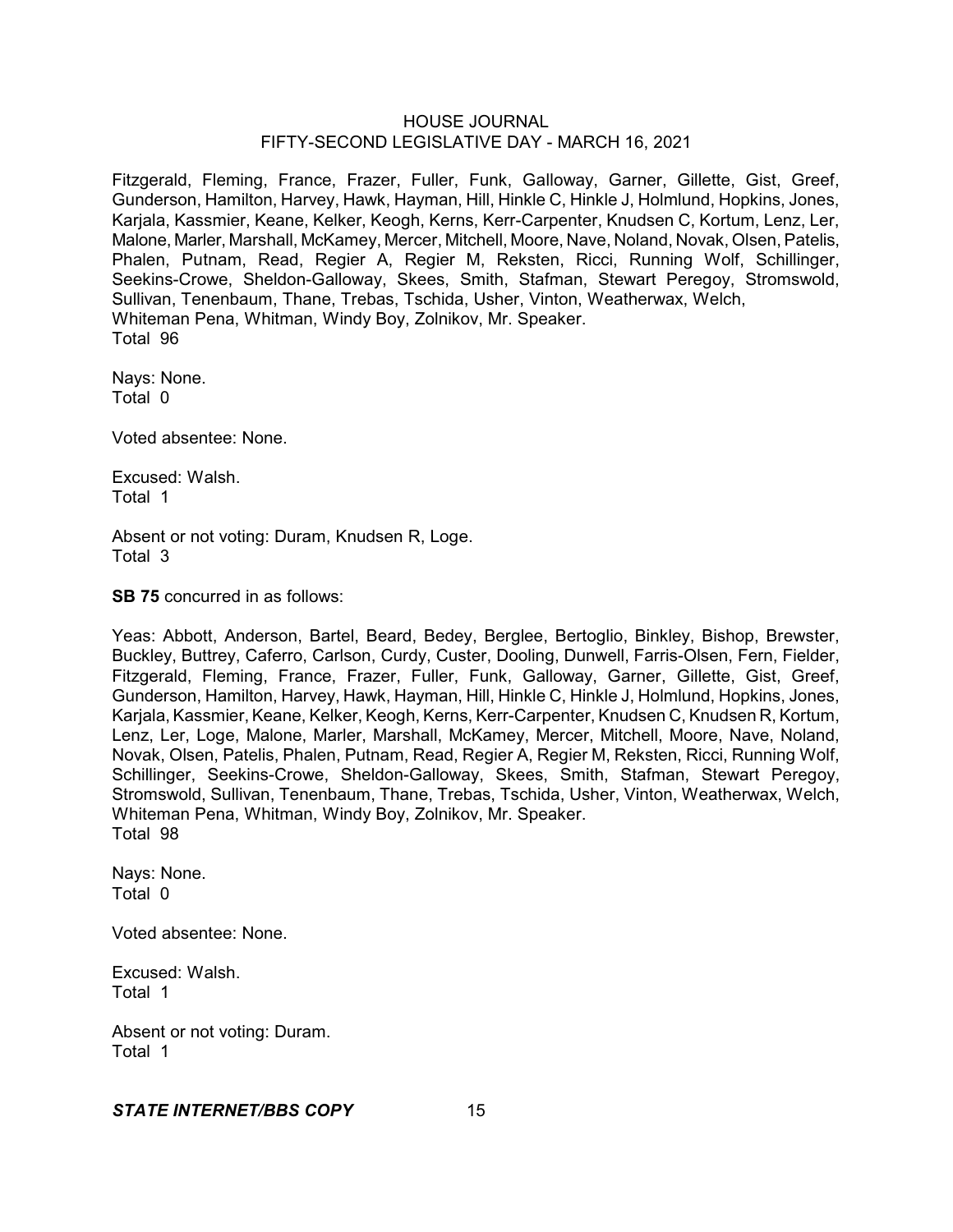**SB 82** concurred in as follows:

Yeas: Anderson, Bartel, Beard, Bedey, Berglee, Bertoglio, Binkley, Brewster, Buttrey, Carlson, Custer, Dooling, Fielder, Fitzgerald, Fleming, Frazer, Fuller, Galloway,Garner, Gillette, Gist, Greef, Gunderson, Hill, Hinkle C, Hinkle J, Holmlund, Hopkins, Jones, Kassmier, Kerns, Knudsen C, Knudsen R, Lenz, Ler, Loge, Malone, Marshall, McKamey, Mercer, Mitchell, Moore, Nave, Noland, Patelis, Phalen, Putnam, Read, Regier A, Regier M, Reksten, Ricci, Schillinger, Seekins-Crowe, Sheldon-Galloway, Skees, Stromswold, Trebas, Tschida, Usher, Vinton, Welch, Whitman, Zolnikov, Mr. Speaker.

Total 65

Nays: Abbott, Bishop, Buckley, Caferro, Curdy, Dunwell, Farris-Olsen, Fern, France, Funk, Hamilton, Harvey, Hawk, Hayman, Karjala, Keane, Kelker, Keogh, Kerr-Carpenter, Kortum, Marler, Novak, Olsen, Running Wolf, Smith, Stafman, Stewart Peregoy, Sullivan, Tenenbaum, Thane, Weatherwax, Whiteman Pena, Windy Boy. Total 33

Voted absentee: None.

Excused: Walsh. Total 1

Absent or not voting: Duram. Total 1

**SB 93** concurred in as follows:

Yeas: Anderson, Bartel, Beard, Bedey, Berglee, Bertoglio, Binkley, Brewster, Buckley, Buttrey, Carlson, Curdy, Custer, Dooling, Fern, Fielder, Fitzgerald, Fleming, Frazer, Fuller, Galloway, Garner, Gillette, Gist, Greef, Gunderson, Hawk, Hill, Hinkle C, Hinkle J, Holmlund, Hopkins, Jones, Kassmier, Kerns, Kerr-Carpenter, Knudsen C, Knudsen R, Kortum, Lenz, Ler, Loge, Malone, Marshall, McKamey, Mercer, Mitchell, Moore, Nave, Noland, Novak, Patelis, Phalen, Putnam, Read, Regier A, Regier M, Reksten, Ricci, Schillinger, Seekins-Crowe, Sheldon-Galloway, Skees, Stafman, Stromswold, Sullivan, Tenenbaum, Trebas, Tschida, Usher, Vinton, Welch, Whitman, Zolnikov, Mr. Speaker. Total 75

Nays: Abbott, Bishop, Caferro, Dunwell, Farris-Olsen, France, Funk, Hamilton, Harvey, Hayman, Karjala, Keane, Kelker, Keogh, Marler, Olsen, Running Wolf, Smith, Stewart Peregoy, Thane, Weatherwax, Whiteman Pena, Windy Boy. Total 23

Voted absentee: None.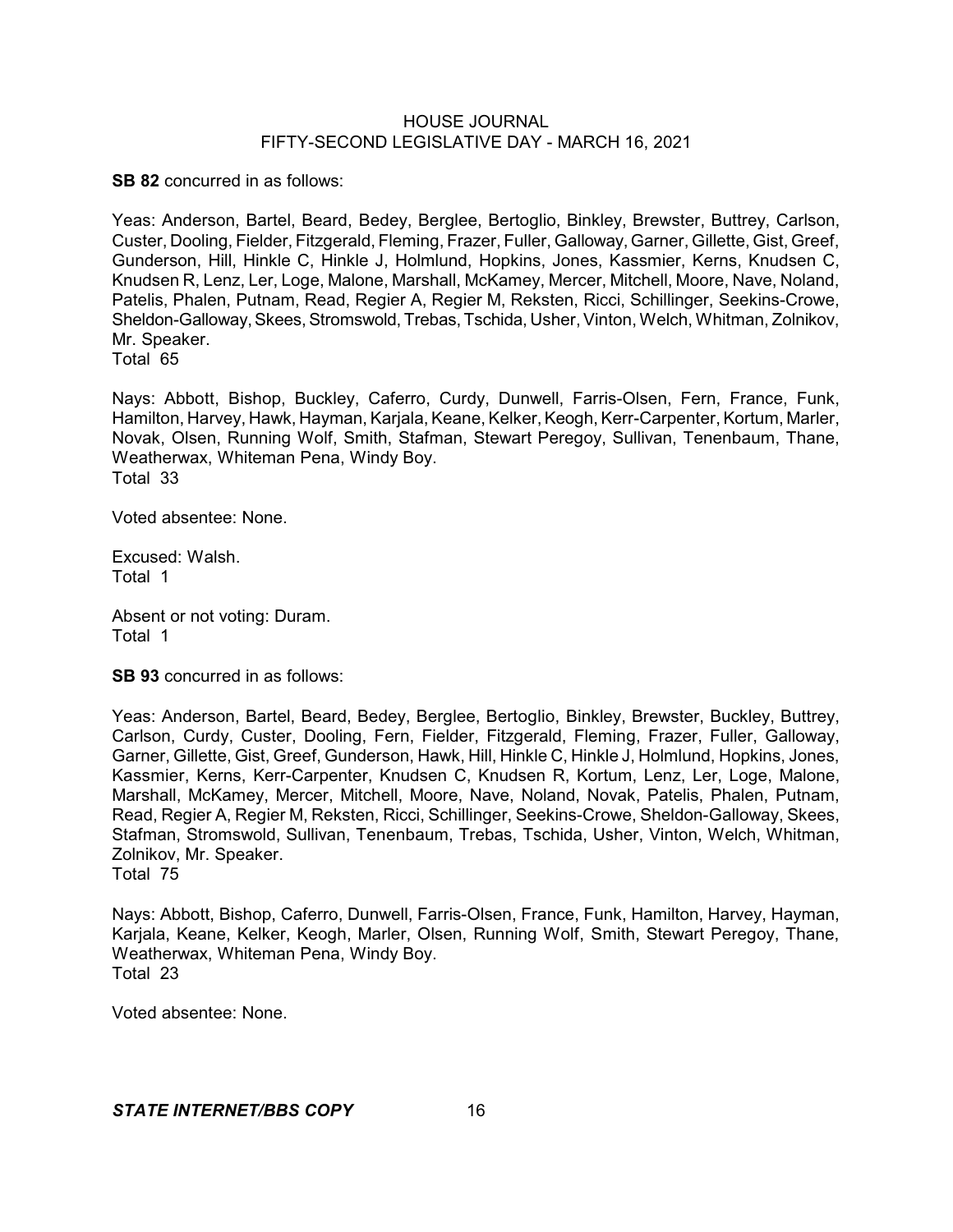Excused: Walsh. Total 1

Absent or not voting: Duram. Total 1

**SB 126** concurred in as follows:

Yeas: Anderson, Bartel, Beard, Bedey, Berglee, Bertoglio, Binkley, Brewster, Buttrey, Caferro, Carlson, Curdy, Custer, Dooling, Fern, Fielder, Fitzgerald, Fleming, Frazer, Fuller, Galloway, Garner, Gillette, Gist, Greef, Gunderson, Hawk, Hill, Hinkle C, Hinkle J, Holmlund, Hopkins, Kassmier, Keane, Kerns, Kerr-Carpenter, Knudsen C, Knudsen R, Lenz, Ler, Loge, Malone, Marshall, McKamey, Mercer, Mitchell, Moore, Nave, Noland, Novak, Patelis, Phalen, Putnam, Read, Regier A, Regier M, Reksten, Ricci, Schillinger, Seekins-Crowe, Sheldon-Galloway, Skees, Stromswold, Trebas, Tschida, Usher, Vinton, Welch, Whitman, Zolnikov, Mr. Speaker. Total 71

Nays: Abbott, Bishop, Buckley, Dunwell, Farris-Olsen, France, Funk, Hamilton, Harvey, Hayman, Karjala, Kelker, Keogh, Kortum, Marler, Olsen, Running Wolf, Smith, Stafman, Stewart Peregoy, Sullivan, Tenenbaum, Thane, Weatherwax, Whiteman Pena, Windy Boy. Total 26

Voted absentee: None.

Excused: Walsh. Total 1

Absent or not voting: Duram, Jones. Total 2

**SB 127** concurred in as follows:

Yeas: Anderson, Bartel, Beard, Bedey, Berglee, Bertoglio, Binkley, Brewster, Buckley, Buttrey, Carlson, Custer, Dooling, Farris-Olsen, Fern, Fielder, Fitzgerald, Fleming, Frazer, Fuller, Galloway, Garner, Gillette, Gist, Greef, Gunderson, Hamilton, Hill, Hinkle C, Hinkle J, Holmlund, Hopkins, Jones, Kassmier, Kerns, Kerr-Carpenter, Knudsen C, Knudsen R, Lenz, Ler, Loge, Malone, Marshall, McKamey, Mercer, Mitchell, Moore, Nave, Noland, Novak, Patelis, Phalen, Putnam, Read, Regier A, Regier M, Reksten, Ricci, Running Wolf, Schillinger, Seekins-Crowe, Sheldon-Galloway, Skees, Smith, Stromswold, Tenenbaum, Trebas, Tschida, Usher, Vinton, Welch, Whitman, Zolnikov, Mr. Speaker. Total 74